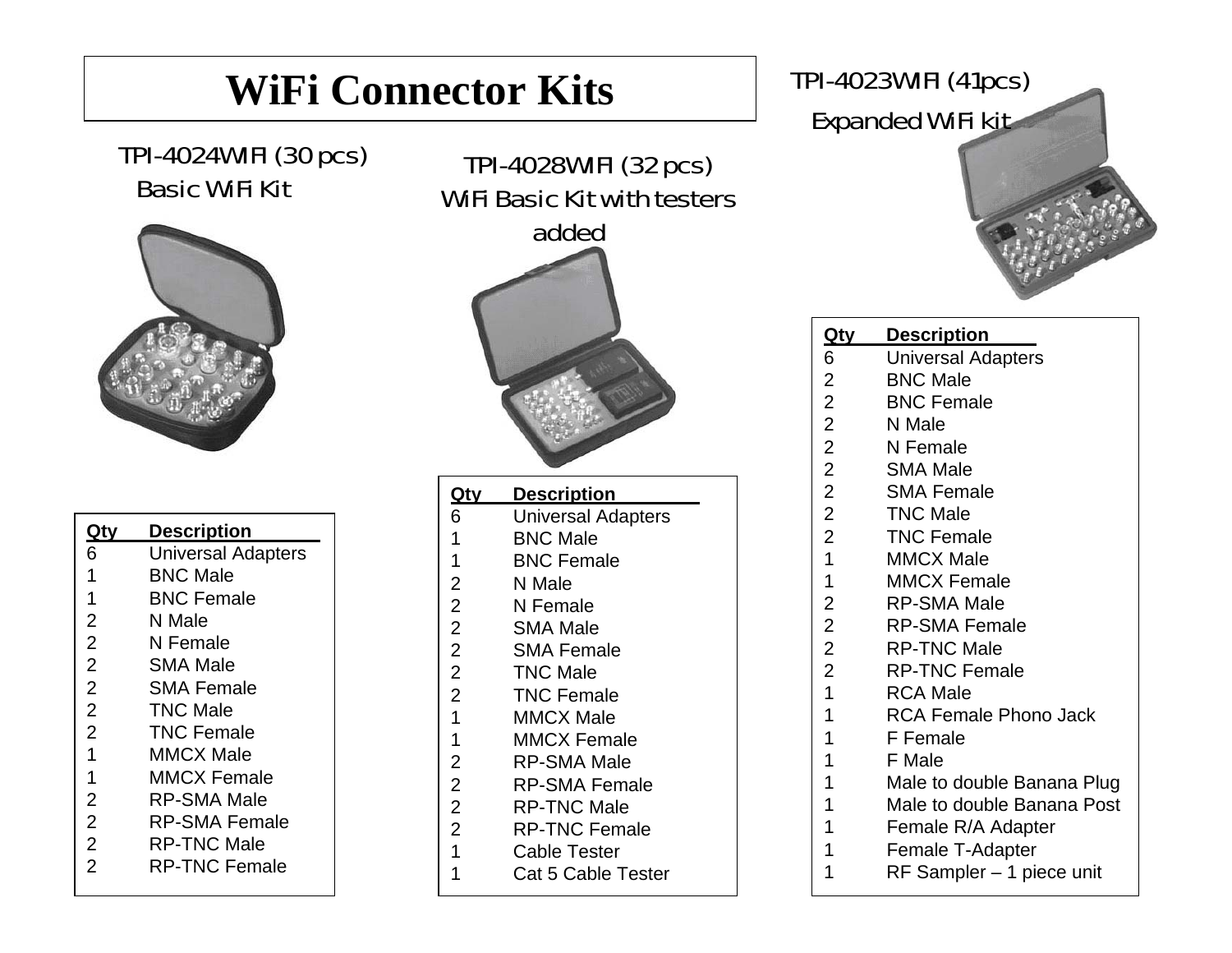## **General Connector Kits** TPI-4022 Mega Kit (70 pcs)<br>Wide Assortment of Connectors

TPI-4019 (31 pcs) Like the TPI-3000 setbut allows Expansion



**Qty Description** .

TPI-4015 (1 pc) Female to Female Connector for cable extension connections



# plus Cables & Tester



| 3              | Universal Adapters              |
|----------------|---------------------------------|
| $\overline{2}$ | <b>SMB Plug</b>                 |
| 2              | <b>SMB Jack</b>                 |
| $\overline{2}$ | <b>MCX Male</b>                 |
| $\overline{2}$ | <b>MCX Female</b>               |
| $\overline{2}$ | <b>MMCX Male</b>                |
| $\overline{2}$ | <b>MMCX Female</b>              |
| $\overline{2}$ | 7/16" DIN Male                  |
| $\overline{2}$ | 7/16" DIN Female                |
| $\overline{2}$ | <b>RP-SMA Male</b>              |
| $\overline{2}$ | <b>RP-SMA Female</b>            |
| $\overline{2}$ | <b>RP-TNC Male</b>              |
| $\overline{2}$ | <b>RP-TNC Female</b>            |
| $\mathbf 1$    | Female-to-Female barrel adapter |
| $\overline{2}$ | 48" Cables Assemblies           |

GEX-120 (1 pc) 120" Cable with Terminal Ends



| rester         |                           |  |
|----------------|---------------------------|--|
| <u>Qty</u>     | <b>Description</b>        |  |
| 9              | <b>Universal Adapters</b> |  |
|                | <b>BNC Male</b>           |  |
|                | <b>BNC Female</b>         |  |
|                | N Male                    |  |
|                | N Female                  |  |
|                | <b>SMA Male</b>           |  |
|                | <b>SMA Female</b>         |  |
|                | <b>TNC Male</b>           |  |
|                | <b>TNC Female</b>         |  |
|                | <b>UHF Male</b>           |  |
|                | <b>UHF Female</b>         |  |
|                | Mini-UHF Male             |  |
| 22222222221    | Mini-UHF Female           |  |
|                | <b>RCA Male</b>           |  |
| $\mathbf{1}$   | RCA Female Phono Jack     |  |
| 1              | F Female                  |  |
| $\mathbf 1$    | F Male                    |  |
|                | <b>SMB Jack</b>           |  |
|                | <b>SMB Plug</b>           |  |
|                | <b>MCX Male</b>           |  |
|                | <b>MCX Female</b>         |  |
|                | <b>MMCX Male</b>          |  |
|                | <b>MMCX Female</b>        |  |
|                | 7/16 DIN Male             |  |
|                | 7/16 DIN Female           |  |
|                | <b>RP-SMA Male</b>        |  |
|                | <b>RP-SMA Female</b>      |  |
|                | <b>RP-TNC Male</b>        |  |
| 222222222221   | <b>RP-TNC Female</b>      |  |
|                | Female R/A Adapter        |  |
| $\overline{A}$ | $F$ amala $T$ Adaptar     |  |

- 1 Female T Adapter 1 RF Sampler - 1 Piece Unit
- 1 Female-to-Female barrel adapter
- 2 48" Cable Assemblies
- 1 Cable Tester
- 1 Male to Double Binding Post
- 1 Male to Banana Plug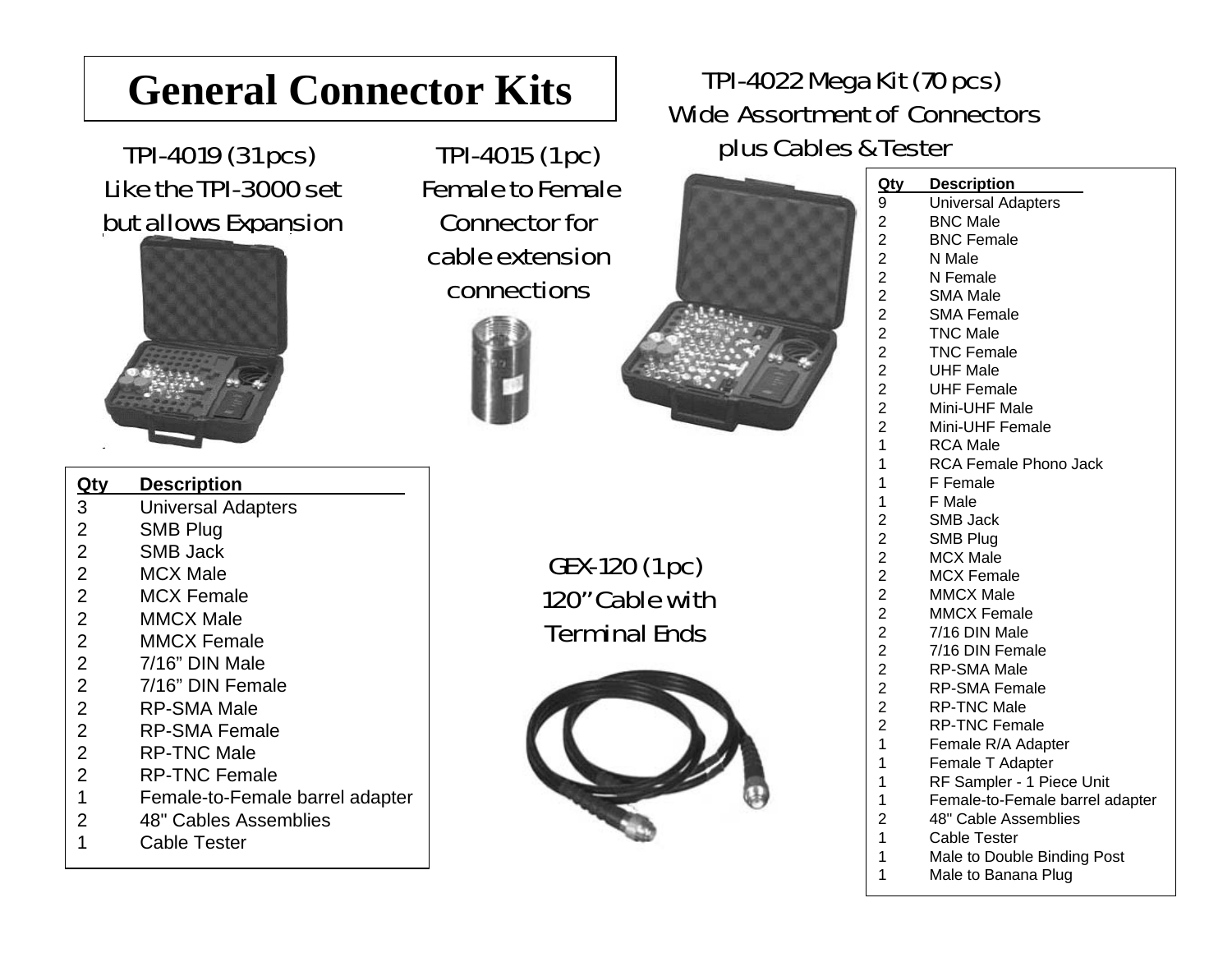## **Specialty Connector Kits**

#### TPI-4012 (18 pcs) TNC Adapter Kit



| Qtv | <b>Description</b>              |
|-----|---------------------------------|
| 1   | <b>TNC Male to TNC Male</b>     |
| 1   | <b>TNC Female to TNC Female</b> |
| 1   | TNC Male to TNC Female (RA)     |
| 1   | TNC Male to double TNC Female   |
| 1   | <b>Triple TNC Female</b>        |
| 1   | <b>TNC Female to BNC Male</b>   |
| 1   | <b>TNC Male to BNC Female</b>   |
| 1   | <b>TNC Female to BNC Female</b> |
| 1   | <b>TNC Female to N Male</b>     |
| 1   | <b>TNC Male to N Female</b>     |
| 1   | <b>TNC Male to UHF Female</b>   |
| 1   | <b>TNC Female to UHF Male</b>   |
| 1   | <b>TNC Male to RCA Female</b>   |
| 1   | <b>TNC Female to RCA Male</b>   |
| 1   | <b>TNC Female to FME Female</b> |
| 1   | TNC Male (QD)to FME Female      |
| 1   | TNC Female to NEC P3            |
| 1   | <b>TNC Female to SMA Female</b> |
|     |                                 |

#### TPI-4013 (6 pcs) 7/16 Din Adapter Kit



|   | <b>Description</b>          |
|---|-----------------------------|
|   | 7-16-DIN Male to            |
|   | 7-16 DIN Female (RA)        |
| 1 | 7-16-DIN Female to          |
|   | 7-16 DIN Female             |
| 1 | 7-16-DIN Male to N Male     |
| 1 | 7-16-DIN Male to N Female   |
| 1 | 7-16-DIN Female to N Male   |
|   | 7-16-DIN Female to N Female |
|   |                             |

#### TPI-4027 (13 pcs) SMA Adapter Kit



| Qtv | <b>Description</b>            |
|-----|-------------------------------|
| 1   | <b>SMA Male to Double SMA</b> |
|     | Female                        |
| 1   | <b>Triple SMA Female</b>      |
| 1   | <b>SMA Male to SMA Female</b> |
| 1   | <b>SMA Male to SMA Male</b>   |
| 1   | <b>SMA Female to SMA</b>      |
|     | Female                        |
| 1   | N Female to SMA Male          |
| 1   | UHF Male to SMA Male          |
| 1   | UHF Female to SMA Male        |
| 1   | <b>BNC Female to SMA Male</b> |
| 1   | TNC Male to SMA Female        |
| 1   | <b>BNC Male to SMA Female</b> |
|     | N Male to SMA Female          |
|     | <b>TNC Female to SMA Male</b> |